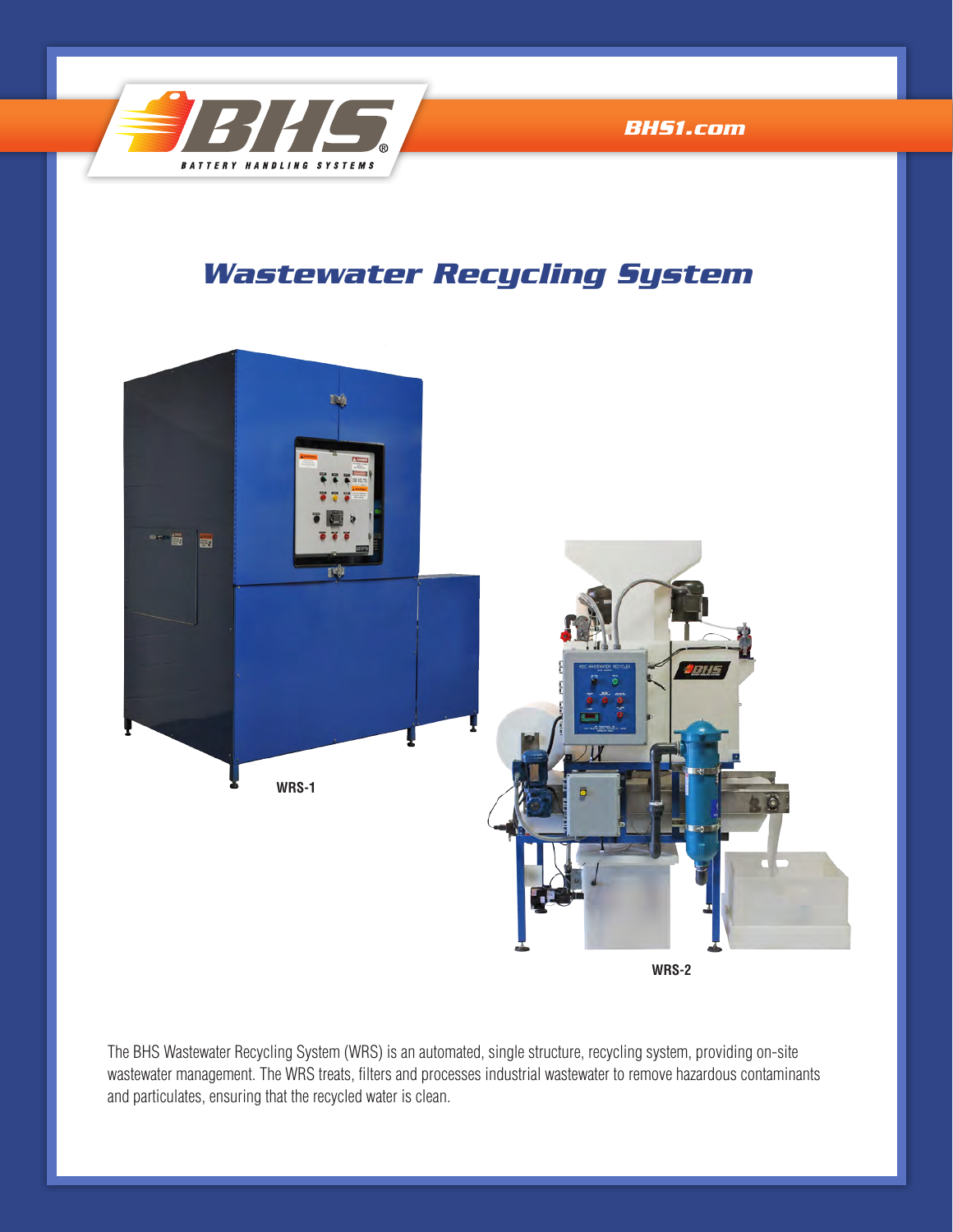### *Functionality*

As the WRS receives dirty wastewater, an automatic pH adjustment control is activated to raise the water to a neutral pH level of 8. The wastewater is then treated with a reactive separating agent to encapsulate the contaminants and form large flocculent. Using gravity flow, the treated water is separated from the flocculent by passing through an automatic deep bed filter. The captured sludge is conveyed to a sludge catch bin, where it dries and hardens into a nonhazardous, non-leachable sludge. The sludge is certified landfill friendly for standard trash disposal. The clean water can either be drained or held in a storage tank for reuse.

This process can be performed in batches or in a closed loop system, continuously supplying clean water to a Battery Wash Cabinet (BWC). Reference literature *PL-2400 Battery Wash Equipment* for more information on the BWC.



heavy metals and pollutants out, leaving clean, reusable water.

## *Available Models*

**WRS-1 WRS-2 WRS-2-KIT**

#### *Available Options*

#### **Mobile Tank (WRS-MT)**

330 gal (1249 L) Portable tank for transport of wastewater from other locations

#### **Clean Water Holding Tank (WRS-MT2)**

330 gal (1249 L) Portable tank stores clean water intended for reuse, and includes recycle module, pressurization pump, and ozone purification

Note: Option is available on WRS-2 only.

# *Industrial Applications*

| <b>Types of Industry</b>           | <b>Waste Streams</b>                                                   |  |
|------------------------------------|------------------------------------------------------------------------|--|
| General metal working              | Cutting and grinding oils, water soluble<br>coolants                   |  |
| Metal finishing, polishing         | Burnishing, vibratory, deburring effluent                              |  |
| Metal fabricators                  | Parts washer effluent                                                  |  |
| Rental and repair centers          | Steam cleaning, pressure washer effluent                               |  |
| General industry                   | Mop water, compressor condensate, oils,<br>metals and suspended solids |  |
| Painting, screening, paint coating | Inks, latex solutions                                                  |  |
| Die casting                        | Die lube, quench pits, machine, run-off                                |  |
| Plating, general manufacturing     | Dissolved metals emulsified                                            |  |
| Truck wash centers                 | Emulsified oil, suspended solids                                       |  |

## *Features & Benefits*

- Reclaims wastewater at a rate of two gallons per minute
- Automatic pH adjustment control neutralizes water for removal of hazardous materials
- Specially formulated reactive separating agent used in flocculation process removes soils, hydrocarbons, metals, etc. from wastewater
- Sludge generated is non-hazardous, non-leachable, and certified landfill friendly for standard trash disposal
- Wash water effluent micron filtered both before & after treatment
- Produces clean, reusable water
- Visual and audible alarms for operator notification on low supply of paper, flocculent, or caustic
- Alarm activation disables WRS, preventing untreated water from going down the drain
- Ozone purification removes bacteria for odor control\*
- Independently lab tested and approved to safely process wastewater while meeting EPA and NJDEP regulations
- WRS-2-KIT includes wash station transfer pump

\* *Standard on WRS-1, included on option WRS-MT2*